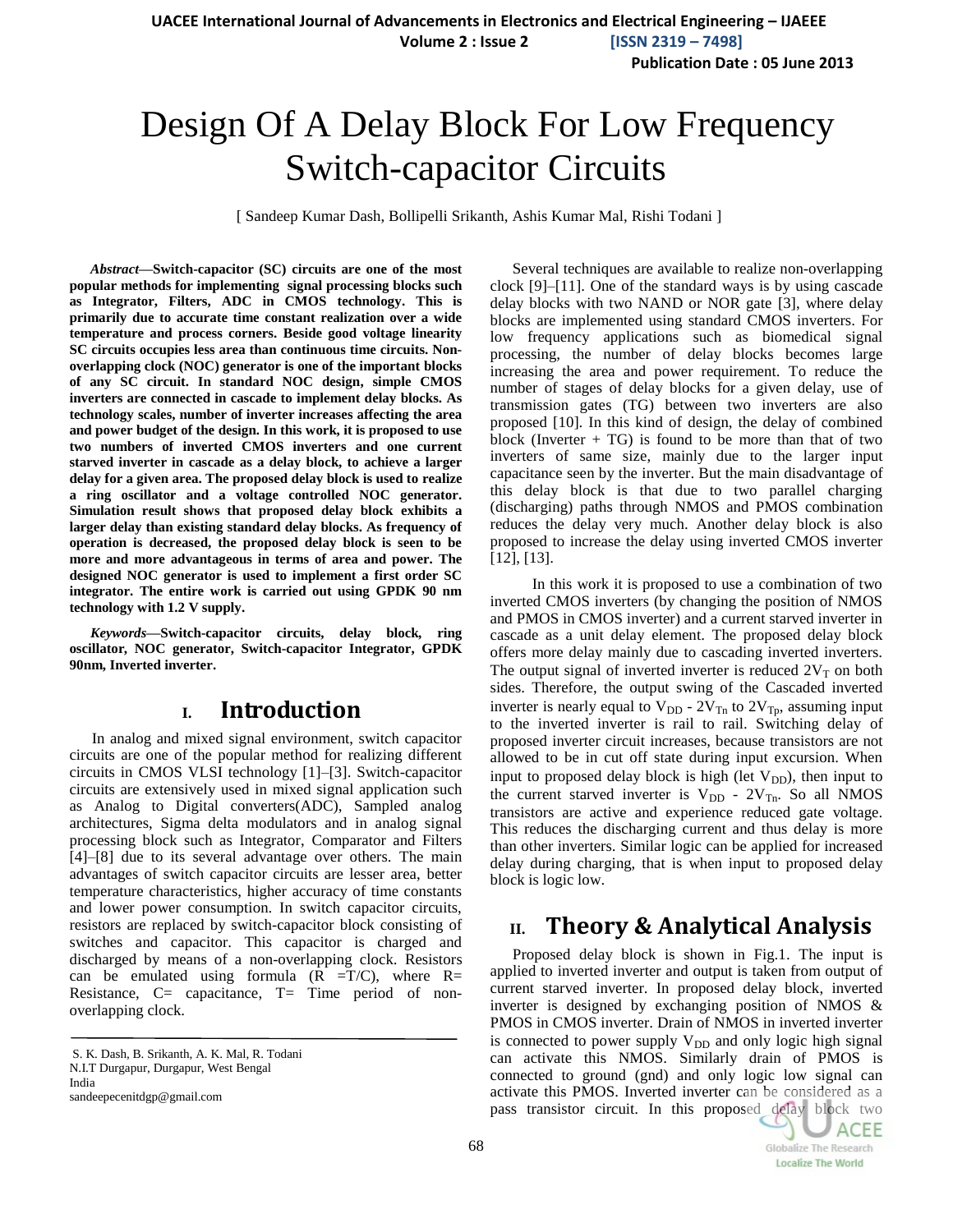# **UACEE International Journal of Advancements in Electronics and Electrical Engineering – IJAEEE**

**Volume 2 : Issue 2 [ISSN 2319 – 7498]**

**Publication Date : 05 June 2013**

number of inverted inverter is cascaded. Hence it will act as a pass transistor in series. So, when input to this cascaded inverted inverter is high, logic 1, then NMOS is active and nearly ( $V_{DD}$  -  $2V_{Tn}$ ) will be transferred, where  $V_{Tn}$  is threshold voltage of NMOS in inverted inverter. Similarly when input to inverted inverter is logic low, then PMOS will be on and nearly  $(2V_{Tp})$  will be transferred to output, where  $V_{Tp}$  is threshold voltage of PMOS in inverted inverter. It can be noted that output of cascaded inverted inverter is not rail to rail. This output is fed to input of current starved inverter. Although input to current starved inverter is not rail to rail, but its output will not be affected. It is due to fact that current starved inverter has very good gain  $(-dV_0/dt) > 1$  in between input voltage  $V_{IL}$  and  $V_{IH}$ , where  $V_{IL}$  is the maximum input voltage that can be considered as logic low and  $V_{\text{IH}}$  is minimum input voltage that can be considered as logic high. If input to current starved inverter is in the region, where voltage transfer characteristics (VTC) curve is flat, that is less than  $V_{IL}$ and greater than  $V<sub>IH</sub>$ , inverter offers no gain. Hence inverter is capable of restoring input (2V<sub>Tp</sub>) to (V<sub>DD</sub> - 2V<sub>Tn</sub>) to nearly rail to rail output. In proposed delay block current starved inverter is used due to its control voltage. Its control voltage is used to set in such a manner that, input voltage will lie within flat portion of voltage transfer characteristics curve. In proposed delay block Vp is 0.75 V and Vn is 0.275 V. But it is not possible to use more than two inverted inverter in series, because then output of inverted inverter will exceed the region in which output signal can be restored. For GPDK 90nm technology, output of inverted inverter varies from 0.43 V to 0.96 V. For current starved inverter  $V_{\text{IL}} > 0.43$  V and  $V_{\text{IH}} <$ 0.96 V can work perfectly. In proposed delay block, gain region varies from 0.45 V to 0.83 V. It is not possible to cascade more than two inverted inverter, because then  $V_{IL}$  and  $V_{\text{IH}}$  go beyond accepted limit. For GPDK 90 nm technology  $V_{\text{Tp}}$  and  $V_{\text{Tn}}$  is approximately 0.15 V.

# *A. Cascaded Inverted Inverter Delay*

Generally propagation delay of an inverter is of two types, input to output signal delay during high to low  $(\tau_{iPHL})$  and low to high ( $\tau_{iPLH}$ ) transitions of output. By definition,  $\tau_{iPHL}$  is the time delay between  $V_{50\%}$  transition of rising input voltage and  $V_{50\%}$  transition of falling output voltage, where  $V_{50\%}$  is equal to 0.5 ( $V_{OH} + V_{OL}$ ). Similarly  $\tau_{iPLH}$  is defined as the time delay between  $V_{50\%}$  transition of falling input voltage and  $V_{50\%}$ transition of rising output voltage. So total propagation delay is equals to

$$
\tau_{ip} = 0.5(\tau_{ipHL} + \tau_{ipLH})
$$
\n(1)

 Principles of pass transistor [14], [15] are used to findout the behavior of cascaded inverted inverter. So when input to the cascaded inverted inverter is logic high, the NMOS transistor is on and PMOS transistor is off and passes the logic high to output. Thus in logic high transfer, charging of capacitor is done through NMOS. To reduce the complexity of analysis, we neglect the substrate bias effect. So



Figure 1. Block diagram of proposed delay block.



$$
\tau_{iPLH} = \frac{2C_{load}}{K_n} \int_{2V_{Tp}}^{0.5V_{DD}} \frac{dV}{(V_{DD} - V - V_{Tn})^2}
$$
(2)

$$
=\frac{2C_{load}}{K_n} \left[ \left( \frac{1}{0.5V_{DD} - V_{Tn}} \right) - \left( \frac{1}{V_{DD} - 2|V_{Tp}| - V_{Tn}} \right) \right]
$$
(3)

Similarly during logic 0 transfer PMOS is on and NMOS transistor is off and passes logic low input to output. So high to low delay can be calculated as

$$
\tau_{iPHL} = \frac{2C_{load}}{K_p} \int_{V_{DD} - 2V_{Tn}}^{0.5V_{DD}} \frac{dV}{(V - |V_{Tp}|)^2}
$$
(4)

$$
=\frac{2C_{load}}{K_p} \left[ \left( \frac{1}{0.5V_{DD} - |V_{Tp}|} \right) - \left( \frac{1}{V_{DD} - |V_{Tp}| - 2V_{Tn}} \right) \right]
$$
(5)

Globalize The Research **Localize The World**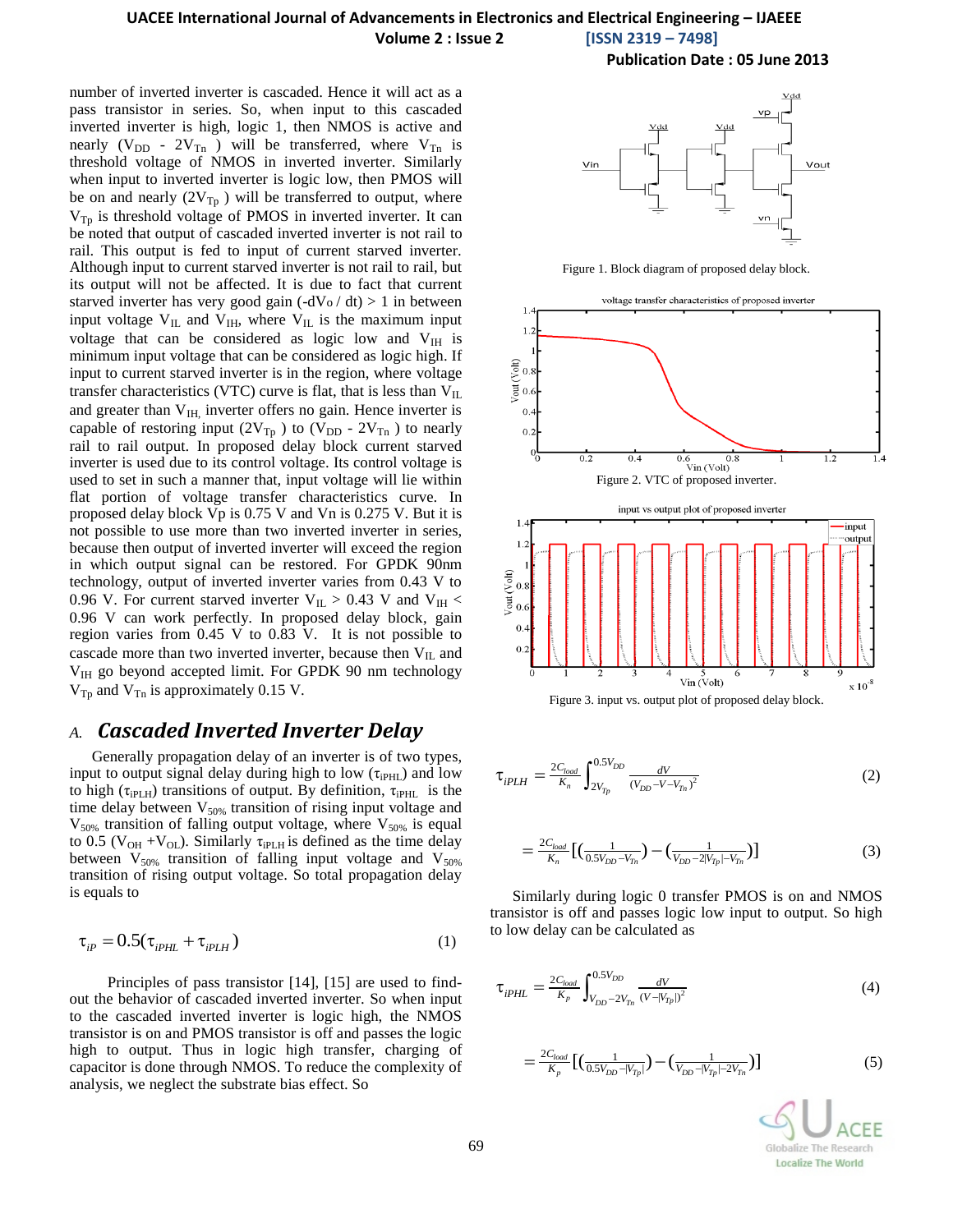## **UACEE International Journal of Advancements in Electronics and Electrical Engineering – IJAEEE Volume 2 : Issue 2 [ISSN 2319 – 7498]**

**Publication Date : 05 June 2013**



Figure 4: Block diagram of ring oscillator using proposed delay



Figure 5. Output of ring oscillator with and without buffer

Using GPDK 90nm technology process parameters with 1.2 V power supply, the delay of inverted inverter is calculated. It is found that  $\tau_{iPHL} = 0.15$  ns and  $\tau_{iPLH} = 0.11$  ns. Hence average propagation delay becomes 0.13 ns, which is higher as compared to other inverters.

## *B. Current Starved Inverter Delay*

Current Starved inverter (CSI) is the modified version of CMOS inverter. In this, middle two transistors act as CMOS inverter and remaining two transistors act as current source/sink. A control voltage is used to appropriately set its VTC such that the input voltage lies in its flat region. The input to CSI is from  $2V_{Tp}$  to  $(V_{DD} - 2V_{Tn})$ . When input to CSI is  $(V_{DD} - 2V_{Tn})$ ,  $V_{GS}$  of top NMOS is equal to  $(0.5V_{DD} 2V_{\text{Th}}$ ) and load discharges through bottom two NMOS transistors in saturation region.

Time period to discharge through load from  $V_{DD}$  to  $V_{DD}$ .  $3V_{\text{Tn}}$  is given by  $t_1$ .

$$
t_1 = -C_{load} \int_{V_{DD}}^{V_{DD} - 3V_{Tn}} \frac{1}{i_{Dn}} dV_{out}
$$
 (6)

$$
=\frac{8C_{load}V_{Tn}}{K_n(V_{DD} - 6V_{Tn})^2}
$$
\n(7)

Discharging will continue using above equation, when  $V_{out}$ varies from  $V_{DD}$  to  $V_{DD}$  -  $3V_{Tn}$ . After that, top NMOS transistor enters linear region. Time period to discharge through load from  $V_{DD}$  -  $3V_{Tn}$  to  $0.5V_{DD}$  is given by  $t_2$ .

$$
t_2 = -C_{load} \int_{V_{DD}-3V_{Tn}}^{0.5V_{DD}} \frac{1}{i_{Dn}} dV_{out}
$$
 (8)

$$
=\frac{2C_{load}}{K_n(V_{DD}-3V_{Tn})}\ln\frac{3V_{DD}}{(7V_{DD}-8V_{Tn})}
$$
(9)

Total high to low delay can be calculated by adding  $t_1$ and  $t_2$ , that is  $\tau_{\text{CPLH}} = t_1 + t_2$ .

$$
\tau_{\text{CPHL}} = \frac{8C_{\text{load}}}{K_n} \left[ \frac{V_{T_n}}{(V_{DD} - 6V_{T_n})^2} + \frac{1}{4(V_{DD} - 3V_{T_n})} \right]
$$
  

$$
\ln \frac{3V_{DD}}{(7V_{DD} - 8V_{T_n})} \left[ \frac{(10)^2}{2} \right]
$$

Similarly low to high delay is calculated as

$$
\tau_{\text{CPLH}} = \frac{8C_{load}}{K_p} \left[ \frac{V_{T_p}}{(V_{DD} - 6|V_{T_p}|)^2} + \frac{1}{4(V_{DD} - 3|V_{T_p}|)} \right]
$$

$$
\ln \frac{3V_{DD}}{(7V_{DD} - 8|V_{Tp}|)} \quad 1 \tag{11}
$$

So total propagation delay of current starved inverter is calculated by adding  $\tau_{\text{CPHL}}$  to  $\tau_{\text{CPL}}$ . This is given by

$$
\tau_{CP} = 0.5(\tau_{\text{CPHL}} + \tau_{\text{CPLH}})
$$
\n(12)

Using GPDK 90 nm process technology, it is found that  $\tau_{\text{CPLH}}$  = 0.07 ns and  $\tau_{\text{CPHL}}$  = 0.09 ns. So total propagation delay of current starved inverter is 0.08 ns. Thus total propagation delay of proposed delay block is sum of current

70

ACEE Globalize The Research **Localize The World**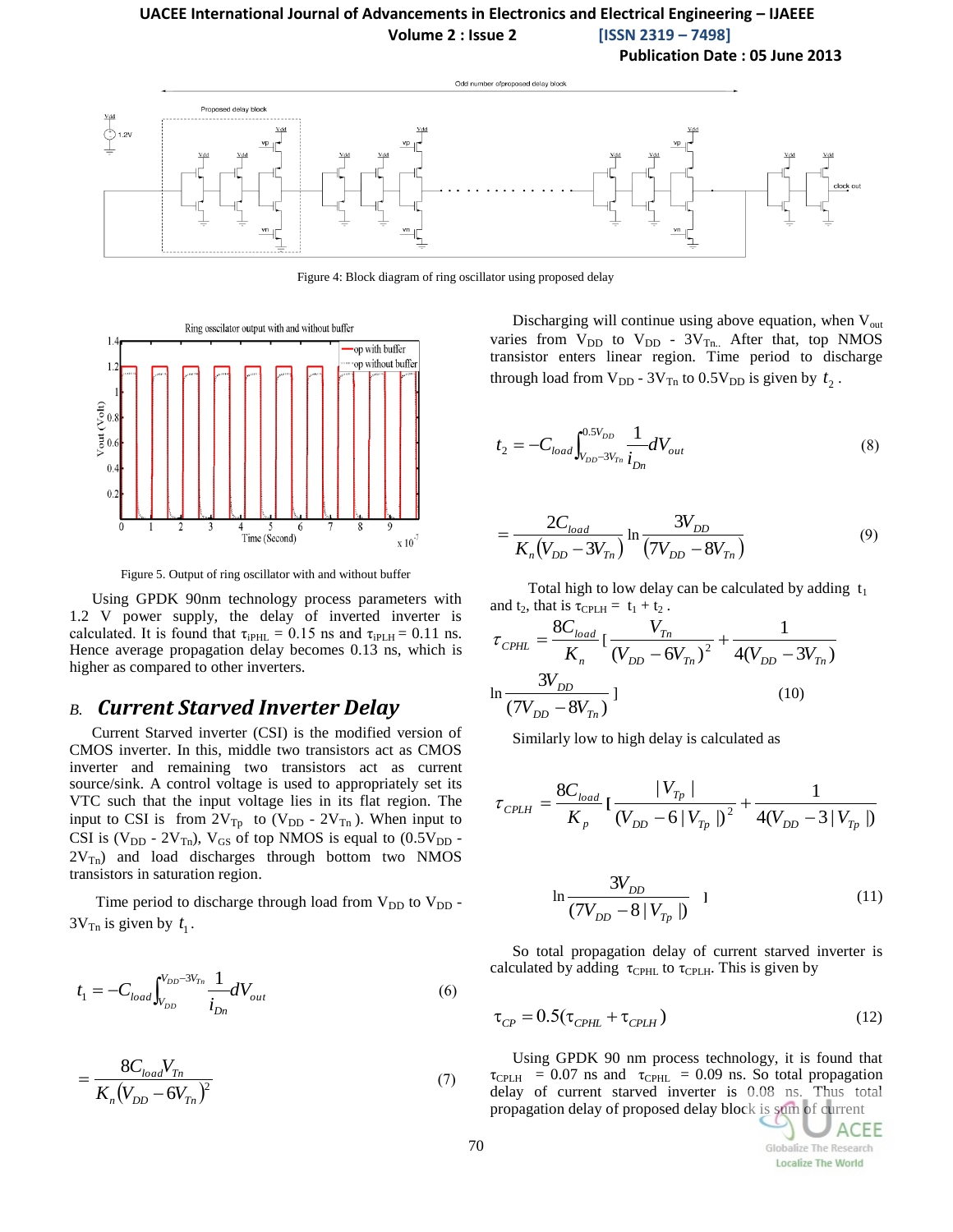#### TABLE I. COMPARISION OF DELAY

|                                      | <b>CMOS</b><br><b>Inverter</b> | 1 inv. Inverter $+$<br><b>CMOS</b> Inverter<br>[12] | <b>Propsed</b><br><b>Delay block</b> |
|--------------------------------------|--------------------------------|-----------------------------------------------------|--------------------------------------|
| <b>Transistor</b><br>Count           | 8                              |                                                     |                                      |
| <b>Propagation</b><br>Delay $(\tau)$ | 175.43 ps                      | 357.78 ps                                           | $4.86$ ns                            |

#### TABLE II. SIMULATION RESULTS OF RING OSCILLATOR USING PROPOSED DELAY BLOCK

| <b>Stages</b> | <b>Transistor count</b> | <b>Simulated fosc</b><br>(MHz) | Duty cycle<br>(%) |
|---------------|-------------------------|--------------------------------|-------------------|
| 5             | 44                      | 43.56                          | 51.08             |
| 13            | 108                     | 17.05                          | 50.39             |
| 21            | 172                     | 10.60                          | 50.25             |
| 29            | 236                     | 07.69                          | 50.18             |
| 37            | 300                     | 06.03                          | 50.14             |
| 45            | 364                     | 04.96                          | 50.11             |
| 53            | 428                     | 04.21                          | 50.07             |
| 61            | 492                     | 03.66                          | 50.05             |

TABLE III. COMPARISION OF DIFFERENT RING OSCILLATOR

|                                | <b>CMOS</b><br><b>Inverter</b> | 1 inv Inverter $+$<br><b>CMOS</b> Inverter [12] | <b>Proposed</b><br>delay block |
|--------------------------------|--------------------------------|-------------------------------------------------|--------------------------------|
| <b>Transistor</b><br>count     | 98                             | 96                                              | 92                             |
| <b>Frequency</b><br>(MHz)      | 861.01                         | 235.59                                          | 20.05                          |
| $(\mu A)$<br>$\mathbf{L}_{dc}$ | 782.5                          | 377.7                                           | 39.51                          |
| $(\mu A)$<br>avg               | 49                             | 138                                             | 16.6                           |
| $P_{dc}(\mu W)$                | 939                            | 453.24                                          | 47.41                          |
| $(\mu W)$<br>Р<br>avg          | 58.8                           | 165.6                                           | 19.92                          |

TABLE IV. AREA & POWER ANALYSIS OF PROPOSED RING **OSCILLATOR** 

|                                     | <b>CMOS</b><br><b>Inverter</b> | 1 inv. Inverter $+$<br><b>CMOS</b> inverter<br>[12] | <b>Proposed delay</b><br>block |
|-------------------------------------|--------------------------------|-----------------------------------------------------|--------------------------------|
| Aprox.<br><b>Frequency</b><br>(MHz) | 20                             | 20                                                  | 20                             |
| <b>Transistor</b><br>count          | 4224                           | 1132                                                | 92                             |
| $(\mu W)$<br>D<br>avg               | 2534.28                        | 1952.42                                             | 19.92                          |

TABLE V. PROCESS ANALYSIS OF PROPOSED RING OSCILLATOR

| <b>Process</b> | <b>Frequency</b> (MHz) | Duty cycle $(\% )$ |
|----------------|------------------------|--------------------|
| SS             | 12.05                  | 50.39              |
| SF             | 16.12                  | 50.91              |
| FS             | 17.71                  | 50.29              |
| гт             | 20.05                  | 50.45              |
| FF             | 29.43                  | 50.51              |

TABLE VI. VOLTAGE ANALYSIS OF PROPOSED RING OSCILLATOR

| Voltage (V) | <b>Frequency</b> (MHz) | Duty cycle $(\% )$ |
|-------------|------------------------|--------------------|
| 1.08        | 14.55                  | 50.15              |
| .14         | 17.26                  | 50.3               |
| $\gamma$    | 20.05                  | 50.45              |
| l.26        | 23.11                  | 50.64              |
| 20          | 26.26                  | 50.83              |

#### TABLE VII. TEMPRATURE ANALYSIS OF PROPOSED RING OSCILLATOR

| Temp $\binom{°}{C}$ | <b>Frequency (MHz)</b> | Duty cycle $(\% )$ |
|---------------------|------------------------|--------------------|
| $-40$               | 07.31                  | 50.08              |
| $-20$               | 11.10                  | 50.22              |
|                     | 15.03                  | 50.33              |
| 20                  | 18.76                  | 50.43              |
| 27                  | 20.05                  | 50.45              |
| 40                  | 22.13                  | 50.54              |
| 60                  | 25.07                  | 50.66              |
| 80                  | 27.60                  | 50.78              |
| 100                 | 29.75                  | 50.86              |

#### Table VIII. COMPARISION OF NOC PERIOD OF DIFFERENT DELAY BLOCK

| Number of<br>transistor | $T_{NOC}$ (ns) of 1 inverted + 1<br>CMOS inverter $[12]$ | $T_{NOC}$ (ns) of proposed<br>delay block |
|-------------------------|----------------------------------------------------------|-------------------------------------------|
| 20                      | 0.49                                                     | 06.95                                     |
| 36                      | 0.85                                                     | 11.3                                      |
| 52                      | 1.22                                                     | 15.65                                     |
| 68                      | 1.59                                                     | 20.05                                     |
| 84                      | 1.97                                                     | 24.60                                     |



Figure 6. Block diagram of NOC generator

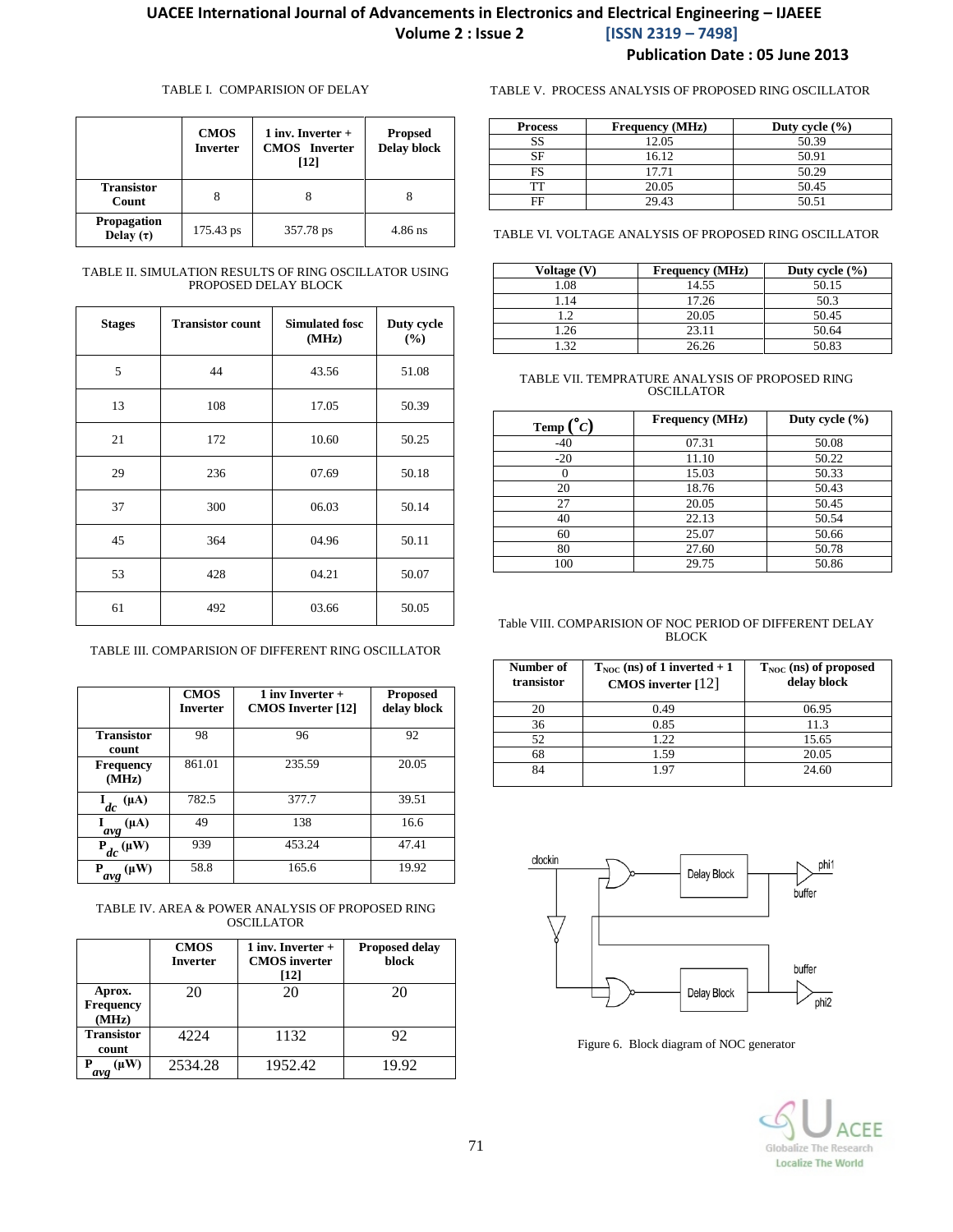## **UACEE International Journal of Advancements in Electronics and Electrical Engineering – IJAEEE**

**Volume 2 : Issue 2 [ISSN 2319 – 7498]**

starved inverter propagation delay and inverted inverter propagation delay. This is given by  $\tau_P = (\tau_{CP} , \tau_{IP})$ . Fig.2 and Fig.3 shows the VTC curve and input vs. output plot of proposed inverter respectively.

# **III. Simulation Results**

This section presents simulation results carried out in Cadence environment using minimum size transistors in GPDK 90 nm technology. Table I shows the delay of proposed delay block is more than delay of four static CMOS inverter in series and other combination [12] using minimum size transistor. So a large delay is obtained using same number of transistors.

Fig. 4 shows block diagram of ring oscillator using odd number of proposed delay blocks. Frequency of ring oscillator is given by

$$
f_{osc} = \frac{1}{2n\tau_p} \tag{13}
$$

Where  $\tau_p$  = average propagation delay,

#### n = number of delay stages connected in series.

This is evident from Fig. 5 that output of ring oscillator is not rail to rail, so two CMOS inverters are added as buffer to make it rail to rail. Table II shows simulation results of proposed ring oscillator. Table III shows comparison of different delay block for power dissipation including voltage reference circuit. Table IV shows comparison for area and power for a given frequency. Table [V]-[VII] shows PVT analysis of proposed delay block.

Traditional NOC generator block diagram is shown in Fig. 6. Proposed delay chain block is used to implement NOC generator. Total non-overlapping period of NOC generator is same as delay produced by delay chain. So, if  $\tau_p$  is delay of one proposed delay block, then total delay will be given by no of stages times  $\tau_p$ . So total number of stages required to achieve a given non-overlap period is given by,

$$
n = \frac{T_{NOC}}{\tau_p} \tag{14}
$$

Fig. 7 shows output of NOC generator using proposed delay block. So it is evident from Table VIII that to achieve higher non-overlap period, lesser area is required in proposed delay block as compared to other standard delay blocks.

Using proposed NOC, a switch capacitor based integrator has been designed as in Fig. 8 for 10 KHz cut off frequency and results are obtained as follows. Fig. 9 and Fig. 10 shows gain and phase plot of integrator and Table VIII shows comparison of non overlapping clock for proposed delay block with other delay block.

**Publication Date : 05 June 2013**







Figure 8. Block diagram of switch capacitor integrator